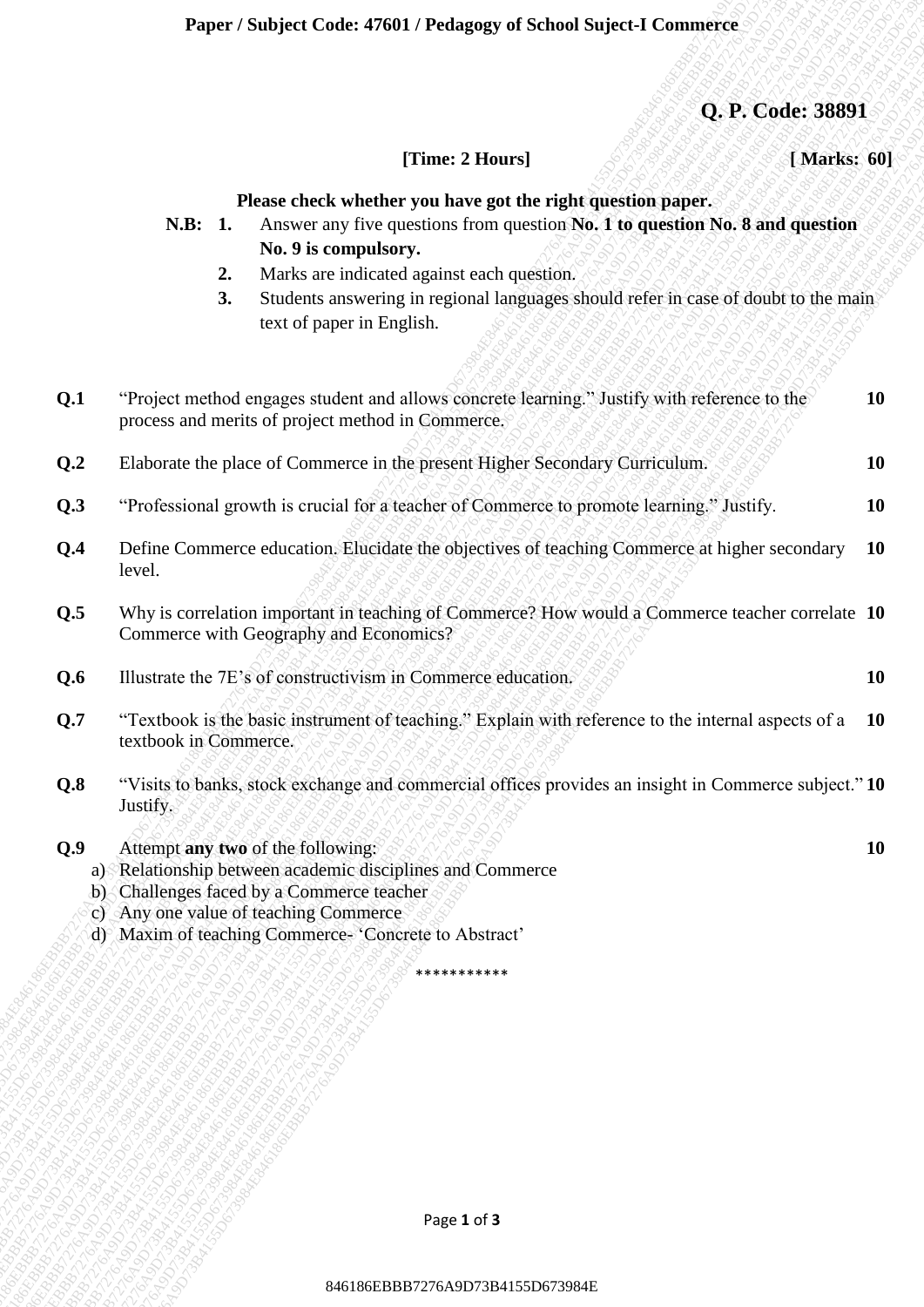## मराठी भाषांतर

# [वेळ: २ तास] [गणि: ६०]

| मराठी भाषांतर<br>[वेळ: २ तास]<br>''प्रकल्प पद्धती विद्यार्थ्यांना व्यस्त ठेवते आणि मूर्त अध्ययनास परवानगी देते,'' वाणिज्यशास्त्रात प्रकल्प पद्धतीची<br>9.8<br>प्रक्रिया आणि फायद्यांच्या संदर्भात समर्थन करा.<br>सध्याच्या उच्च माध्यमिक अभ्यासक्रमात वाणिज्यशास्त्राचे स्थान विस्तृतपणे लिहा.<br>9.7<br>१०<br>''व्यवसायाची प्रगती वाणिज्य अध्ययनास चालना देण्यासाठी महत्त्वपूर्ण आहे.'' समर्थन करा.<br>5.7<br>१०<br>वाणिज्य शिक्षणाची व्याख्या लिहा. उच्च माध्यमिक पातळीवर वाणिज्यशास्त्राच्या उद्दिष्टांना विषध करा.<br>$X$ . $X$<br>१०<br>वाणिज्य शिक्षणात सहसंबंध महत्त्वाचा का आहे? वाणिज्यशास्त्र शिक्षक भूगोल आणि अर्थशास्त्र यांच्याशी<br>१०<br>$\Pi$ . $\Delta$<br>सहसंबंध कसा साधेळ ?<br>वाणिज्यशास्त्र शिक्षणात ज्ञानरचनावादाचे ७ ई सोदाहरण स्पष्ट करा.<br>$\overline{a}$ . R<br>१०<br>"पाठ्यपुस्तक शिकविण्याचे मुलभूत साधने आहे." हे विधान वाणिज्य पाठ्यपुस्तकेच्या अंतर्गत बाबींच्या संदर्भात <b>१०</b><br>9R<br>स्पष्ट करा.<br>''बँका, स्टॉक एक्सचेंज आणि व्यावसायिक कार्यालयांचे भेटी या विषयातील अंतदृष्टी प्रदान करतात.'' समर्थन करा. <b>१०</b><br>J.R<br>खालीलपैकी कोणत्याही <b>दोहोंवर</b> लिहा.<br>9.8<br>१०<br>अ) शैक्षिक शाखा आणि वाणिज्यामधील संबंध<br>ब) वाणिज्यशास्त्र शिक्षकांसमोरील आव्हाने<br>क) वाणिज्यशास्त्रात अध्यापनाची कोणती एक मूल्य<br>ड) वाणिज्यशास्त्र अध्यापनात 'मुर्ताकडून अमृताकडे' हा सूत्र<br>****************<br>Page 2 of 3 | Q. P. Code: 38891 |           |
|--------------------------------------------------------------------------------------------------------------------------------------------------------------------------------------------------------------------------------------------------------------------------------------------------------------------------------------------------------------------------------------------------------------------------------------------------------------------------------------------------------------------------------------------------------------------------------------------------------------------------------------------------------------------------------------------------------------------------------------------------------------------------------------------------------------------------------------------------------------------------------------------------------------------------------------------------------------------------------------------------------------------------------------------------------------------------------------------------------------------------------------------------------------------------------------------------------------------------------------------------------------------------------------------------------------------------------------------------------------------------|-------------------|-----------|
|                                                                                                                                                                                                                                                                                                                                                                                                                                                                                                                                                                                                                                                                                                                                                                                                                                                                                                                                                                                                                                                                                                                                                                                                                                                                                                                                                                          |                   |           |
|                                                                                                                                                                                                                                                                                                                                                                                                                                                                                                                                                                                                                                                                                                                                                                                                                                                                                                                                                                                                                                                                                                                                                                                                                                                                                                                                                                          |                   | [गुण: ६०] |
|                                                                                                                                                                                                                                                                                                                                                                                                                                                                                                                                                                                                                                                                                                                                                                                                                                                                                                                                                                                                                                                                                                                                                                                                                                                                                                                                                                          |                   |           |
|                                                                                                                                                                                                                                                                                                                                                                                                                                                                                                                                                                                                                                                                                                                                                                                                                                                                                                                                                                                                                                                                                                                                                                                                                                                                                                                                                                          |                   |           |
|                                                                                                                                                                                                                                                                                                                                                                                                                                                                                                                                                                                                                                                                                                                                                                                                                                                                                                                                                                                                                                                                                                                                                                                                                                                                                                                                                                          |                   |           |
|                                                                                                                                                                                                                                                                                                                                                                                                                                                                                                                                                                                                                                                                                                                                                                                                                                                                                                                                                                                                                                                                                                                                                                                                                                                                                                                                                                          |                   |           |
|                                                                                                                                                                                                                                                                                                                                                                                                                                                                                                                                                                                                                                                                                                                                                                                                                                                                                                                                                                                                                                                                                                                                                                                                                                                                                                                                                                          |                   |           |
|                                                                                                                                                                                                                                                                                                                                                                                                                                                                                                                                                                                                                                                                                                                                                                                                                                                                                                                                                                                                                                                                                                                                                                                                                                                                                                                                                                          |                   |           |
|                                                                                                                                                                                                                                                                                                                                                                                                                                                                                                                                                                                                                                                                                                                                                                                                                                                                                                                                                                                                                                                                                                                                                                                                                                                                                                                                                                          |                   |           |
|                                                                                                                                                                                                                                                                                                                                                                                                                                                                                                                                                                                                                                                                                                                                                                                                                                                                                                                                                                                                                                                                                                                                                                                                                                                                                                                                                                          |                   |           |
|                                                                                                                                                                                                                                                                                                                                                                                                                                                                                                                                                                                                                                                                                                                                                                                                                                                                                                                                                                                                                                                                                                                                                                                                                                                                                                                                                                          |                   |           |
|                                                                                                                                                                                                                                                                                                                                                                                                                                                                                                                                                                                                                                                                                                                                                                                                                                                                                                                                                                                                                                                                                                                                                                                                                                                                                                                                                                          |                   |           |
|                                                                                                                                                                                                                                                                                                                                                                                                                                                                                                                                                                                                                                                                                                                                                                                                                                                                                                                                                                                                                                                                                                                                                                                                                                                                                                                                                                          |                   |           |
|                                                                                                                                                                                                                                                                                                                                                                                                                                                                                                                                                                                                                                                                                                                                                                                                                                                                                                                                                                                                                                                                                                                                                                                                                                                                                                                                                                          |                   |           |